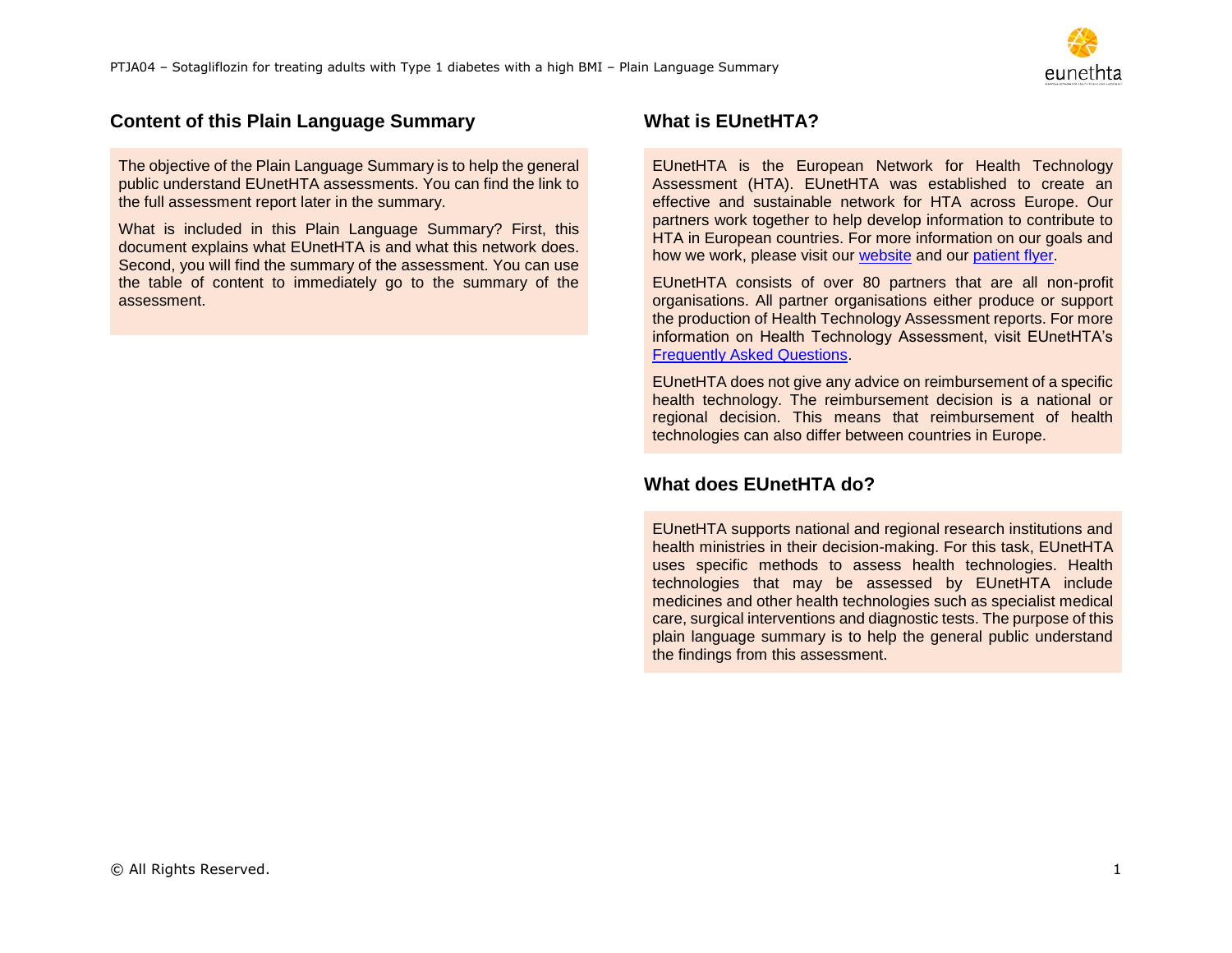

# **SUMMARY OF THE ASSESSMENT**

# **SOTAGLIFLOZIN FOR TREATING ADULTS WITH TYPE 1 DIABETES WHO HAVE A HIGH BMI**

This section provides a summary of the assessment and was published on 23/06/2020. To get a better understanding of commonly used HTA concepts, we advise you to look at the [HTAi](https://htai.org/wp-content/uploads/2018/02/HTAiPatientAndConsumerGlossaryOctober2009_01.pdf)  [glossary.](https://htai.org/wp-content/uploads/2018/02/HTAiPatientAndConsumerGlossaryOctober2009_01.pdf)

#### **Why did we conduct this assessment?**

The purpose of this EUnetHTA assessment is to give national healthcare systems robust information about the therapy under assessment.

#### **What is the context of this assessment?**

In 2017, almost 50 million adults were estimated to be living with Type 1 diabetes globally. Currently, there is no available cure. Type 1 diabetes is a disease in which the body is unable to produce insulin. This results in a buildup of blood sugar in the blood stream. In the long-term, this can result in diabetes-related complications such as severe eye or kidney problems, heart attacks, or strokes. In the short-term, extremely low and extremely high blood sugar levels can both be life-threatening.

Insulin is the mainstay of treatment for patients with Type 1 diabetes. Intensive insulin therapy is usually needed for patients to control their blood sugar levels. However this can cause weight gain and hypoglycaemia, and yet up to 70% of patients still often experience abnormally high (uncontrolled) blood sugar levels.

Adding sotagliflozin to insulin treatment may achieve lower blood sugar levels compared to insulin treatment alone. Sotagliflozin was granted a licence in April, 2019 for the treatment of patients with Type 1 diabetes who have a BMI of greater than 27 kg/m2 to improve glycaemic control together with insulin. It is an oral treatment and the dosage is 200 or 400 mg once daily as an addition to insulin therapy.

### **What did EUnetHTA review?**

Through this assessment, EUnetHTA reviewed the clinical effectiveness and safety of a drug treatment. The purpose of this assessment was to review the effectiveness and safety of sotagliflozin added to insulin treatment compared to insulin treatment alone, i.e. how well the drug works compared to what is currently used to manage the condition.

| What is the drug                                      | Sotagliflozin - when added to insulin                                                                                                                                                                                                                                                                                                                                                                |
|-------------------------------------------------------|------------------------------------------------------------------------------------------------------------------------------------------------------------------------------------------------------------------------------------------------------------------------------------------------------------------------------------------------------------------------------------------------------|
| under review?                                         | treatment                                                                                                                                                                                                                                                                                                                                                                                            |
| What is the study                                     | Adult patients with Type 1 diabetes who have                                                                                                                                                                                                                                                                                                                                                         |
| group?                                                | a high BMI                                                                                                                                                                                                                                                                                                                                                                                           |
| What is the drug<br>compared to?                      | •Insulin treatment alone<br>• Two other drugs from the same<br>class/family as sotagliflozin<br>dapagliflozin<br>$\Omega$<br>empagliflozin<br>$\Omega$                                                                                                                                                                                                                                               |
| What are the<br>outcomes this<br>review investigates? | Outcomes on effectiveness of the drug:<br>.well controlled blood sugar, and<br>• no short-term complications<br>•Quality of life<br>Outcomes on safety and side effects of the<br>drug:<br>• Experiencing symptoms related to<br>abnormally low blood sugar levels<br>• Abnormally low blood sugar levels<br>resulting in loss of consciousness<br>.Buildup of toxic acids (ketones) in the<br>blood |